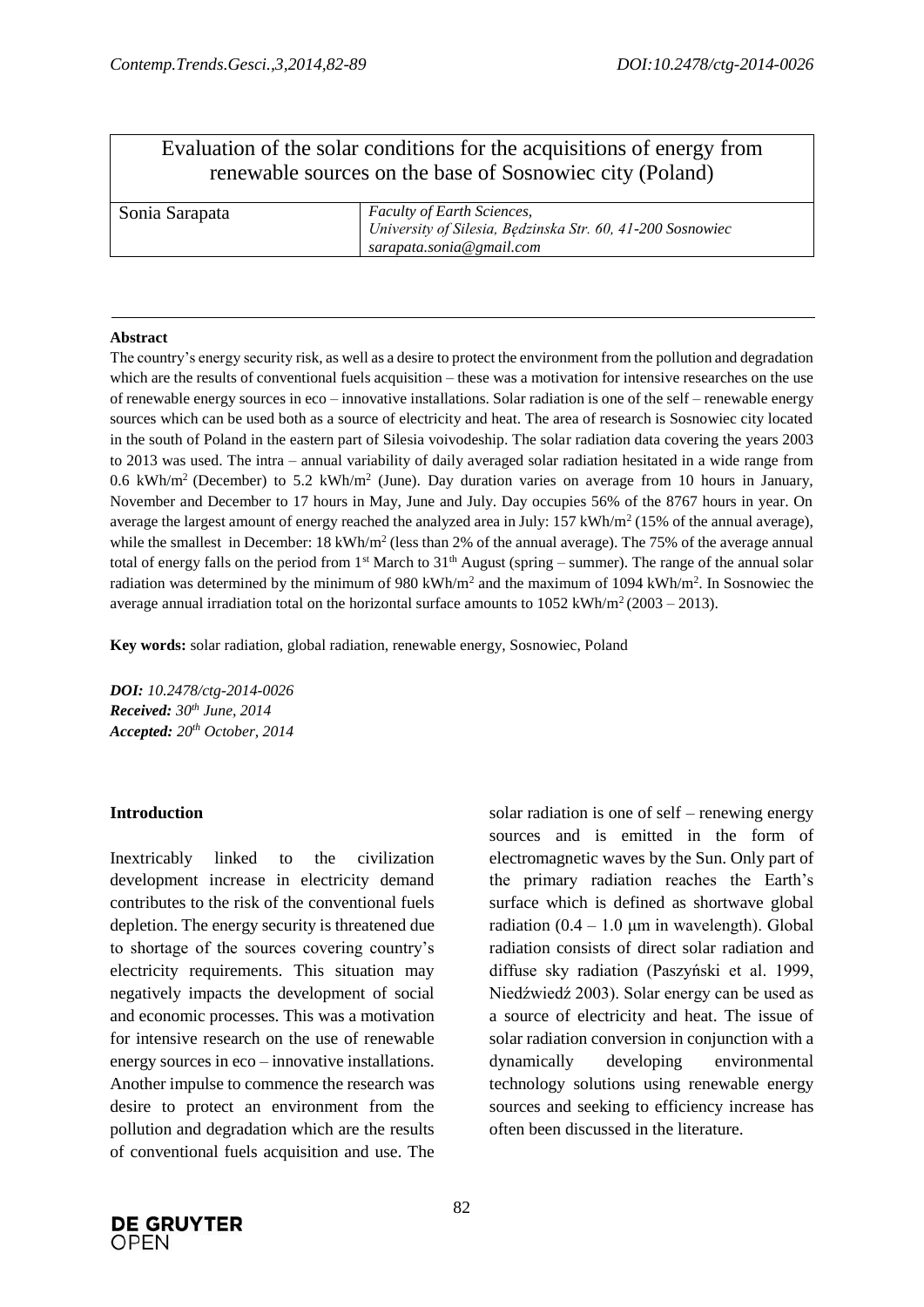## **The research area**

Sosnowiec city is located in the south of Poland in eastern part of Silesia voivodeship. It is situated at the confluence of Brynica River, Czarna Przemsza River and Mała Przemsza Rriver belonging to the basin of Vistula. The area of the city is over 91  $km<sup>2</sup>$  and it is inhabited by more than 219 thousand residents (PIG 2009).

According to the physical – geographical division by Kondracki (2002), Sosnowiec lies within the Province of Silesian – Cracow Upland, Silesian Upland macroregion, mesoregions: Katowice Upland, Jaworznickie Hills and in a small portion, Tarnogórski Hummock. In terms of topography town is located at the border of several Katowice Upland regions, these are: Bytomsko – Katowicki Plateau – occupying the northern, western and central parts of the Highland, Dąbrowska Upland and Mysłowicka Basin – located to the east. Over the years, Sosnowiec transformed itself from a mining center associated with the operations of the coal, steel industry and engineering to the shopping – service – processing center.

### **Materials and methods**

The analysis was performed on the basis of 10 minutes averaged solar radiation data covering the period 2003 – 2013. Measurements were conducted at the meteorological station (50<sup>o</sup>17.491' N; 19<sup>o</sup>08.017' E) located in Sosnowiec at the altitude of 263m above sea level. The station is operating at Department of Earth Sciences, University of Silesia in Sosnowiec. This is an urban station which is important from the point of view of the objective of this study which is to assess the real resources of solar energy in the area of intense urban development – a destination for the energy potential use.

Mean hourly and daily values of the solar radiation intensity, as well as hourly, daily,

monthly and seasonal sums of irradiation were calculated. On their basis the analysis allowing to show the solar conditions during the period 2003 – 2013 in Sosnowiec have been made.

## **Results**

In the period  $2003 - 2013$ , day duration which means the time from sunrise to sunset, constitutes on average 4920 of 8767 hours a year which accounted for 56%. The mean number of hours per year was calculated taking into account leap years which has occurred in that period.

The figure 1 shows the daily course of the hourly values of global solar radiation. As an example 17 June 2010 was selected which recorded the highest daily total input of energy  $(8.36 \text{ kWh/m}^2)$  in the study area during the analyzed period. Midday in Sosnowiec is at 10:44 UTC (11:44 Central – European winter time and at 12:44 'summer time'). The graph shows clear daily course with growing global solar radiation hourly values from early morning hours, peaking around noon and then declining. The maximum intensity of global solar radiation at noon reached more than 900  $W/m<sup>2</sup>$ .

The figure 2 shows the average, maximum and minimum number of possible sunshine hours (duration of the daytime) in particular months.

In Sosnowiec duration day varies on average from 9.5 hours in December to more than 17 hours in June and July. The minimum number of possible sunshine hours occurs in January and December (8 hours), and the maximum in May, June and July (c.a. 18 hours). Solar activity hours in July account for 10.8% of the annual solar activity hours. Solar activity hours in December constitute 6.1% of the annual total.

The mean annual irradiation that is incident on the flat surface in Sosnowiec during the period  $2003 - 2013$  is 1052 kWh/m<sup>2</sup>. This value is higher by 39 kWh/ $m<sup>2</sup>$  from the average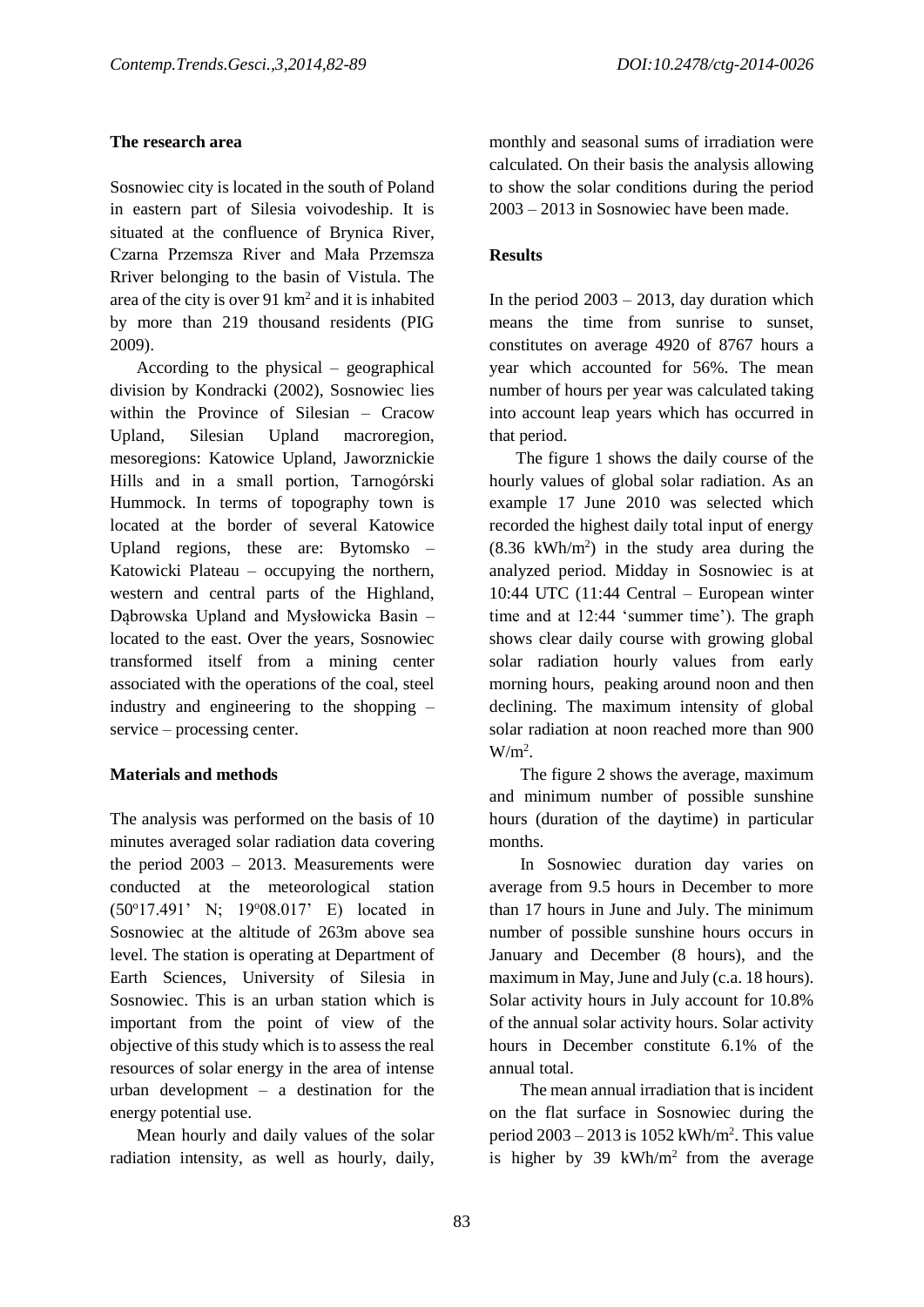calculated for the whole Poland for the years 1956 – 1975 (1013 kWh/m<sup>2</sup> ) on the basis of 31 stations (Miara et al. 1987). It is caused by more clear air above the Upper Silesia Industrial Region after 1989. During the period 1956 – 1975 of more polluted atmosphere in Katowice the average annual global radiation in Katowice

amounting to  $974 \text{ kWh/m}^2$  was one of the lowest in the country (Miara et al. 1987). In Central Poland in Łódź during the years 1997 – 2001 mean annual total of global radiation amounted to 1031 kWh/m<sup>2</sup> (Podstawczyńska 2007).



**Fig.1.** Daily course of global solar radiation in Sosnowiec (an example for cloudless day 17 June 2010)



**OMIN OAVERAGE OMAX** 

**Fig.2.** Duration of day – time in hours for the particular months in Sosnowiec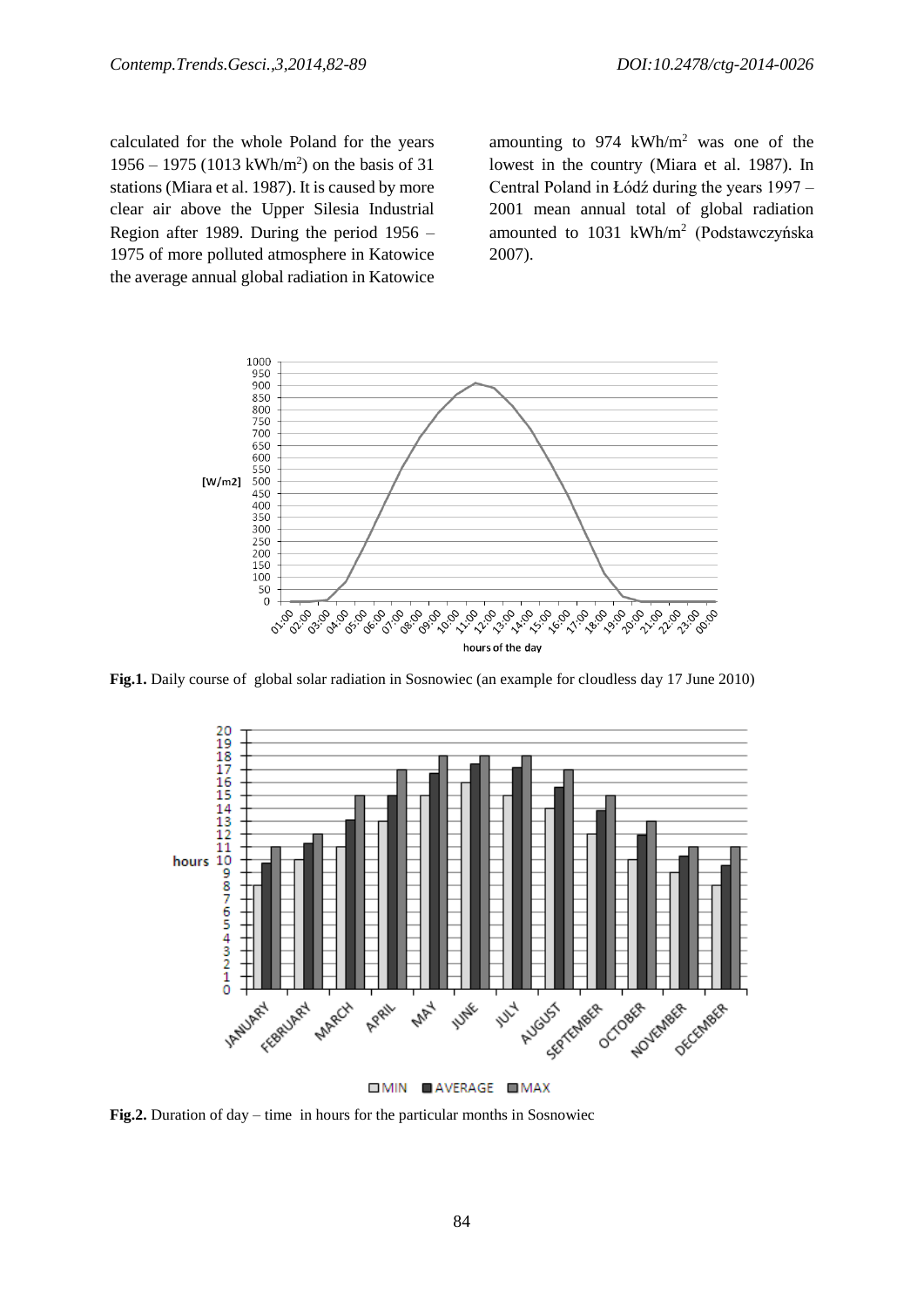The figure 3 shows the annual course of the solar radiation daily average values for Sosnowiec in the analyzed period (2003 – 2013).

The graph shows the uneven solar radiation over the analyzed area during the year. The lowest values  $(0.44 \text{ kWh/m}^2 \text{ in January})$  occur at the beginning of the year, then grow into the summer months, where they are the highest  $(6.26 \text{ kWh/m}^2 \text{ in June})$  and then decrease until the end of the year  $(0.28 \text{ kWh/m}^2 \text{ in December}).$ Average daily global solar radiation vary in a wide range from  $0.6$  kWh/m<sup>2</sup> (in December) to 5.2 kWh/ $m^2$ (in June).

The figure 4 shows the average amount of energy that reaches the analyzed area in particular months of the year in multi – year period 2003 – 2013. The graph shows a typical annual course of energy amount linked to astronomical factors. On average, the largest amount of energy was recorded in July: 157 kWh/m<sup>2</sup> , which accounts for 15% of the average annual value while the smallest amount of energy was noted in December: only18 kWh/m<sup>2</sup> , and constitute less than 2% of the average annual total.



**Fig.3.** Annual course of daily averages radiation energy totals in Sosnowiec (2003 – 2013)



**Fig.4.** Annual course of the average monthly totals of irradiation on a flat surface in Sosnowiec (2003 – 2013)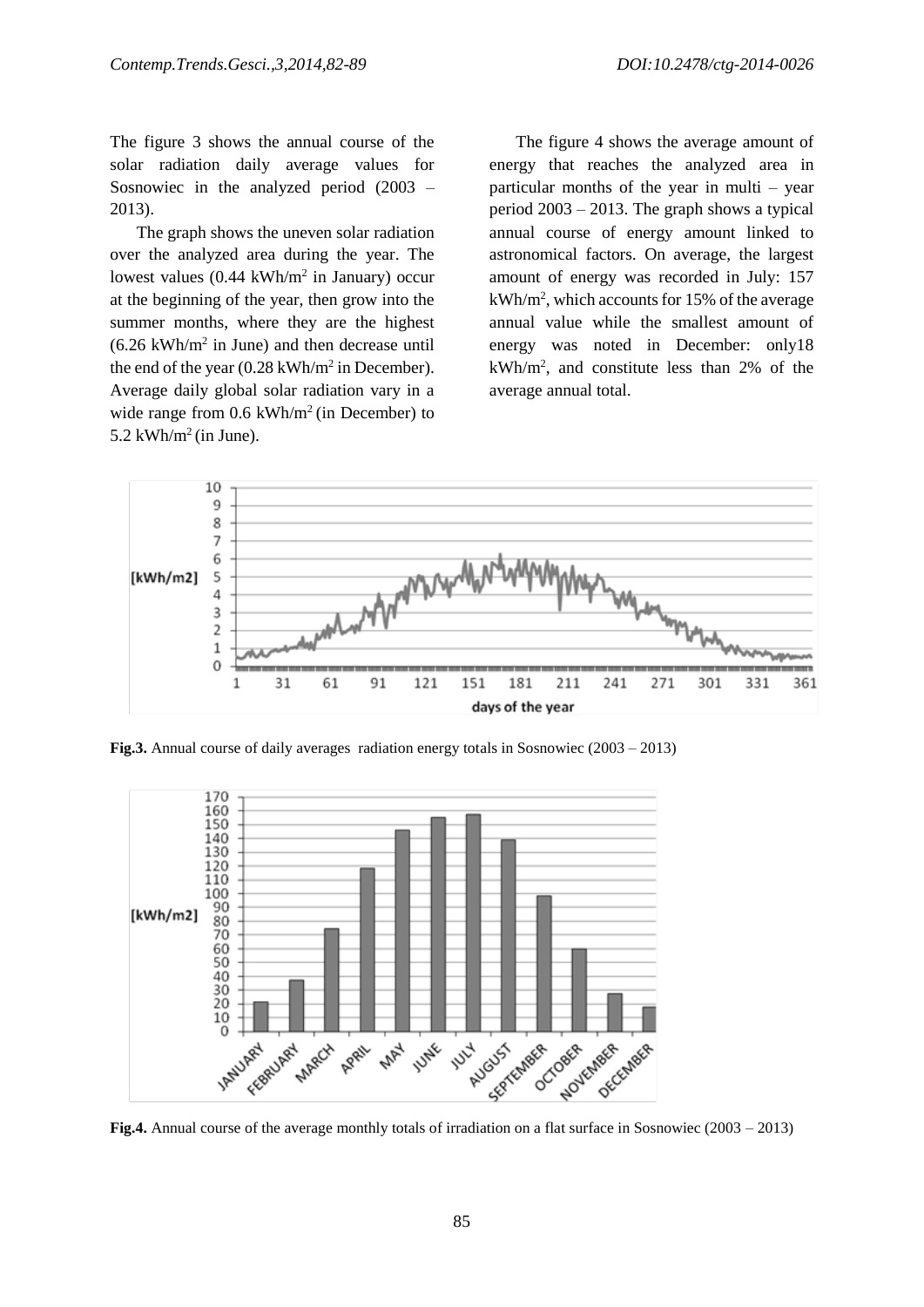The figure 5 shows the average seasonal irradiation totals incident on a flat surface. The total energy in the period from the  $1<sup>st</sup>$  March to the  $31<sup>th</sup>$  August (spring and summer time) constitute the 75% of the average annual total, while in the autumn time 18% and in the winter time 7%.

The figure 6 shows the temporal variability in the annual totals of irradiation in the period

2003 – 2013.Annual amount of irradiation varied from 980 kWh/m<sup>2</sup> to 1094 kWh/m<sup>2</sup>. Two highest values were noted in 2011 (1094  $kWh/m^2$ ) and 2012 (1093 kWh/m<sup>2</sup>), while the lowest occurred in 2004 (997  $kWh/m<sup>2</sup>$ ) and  $2010$  (980 kWh/m<sup>2</sup>). This variability is mainly connected to cloudiness.



**Fig.5.** Average seasonal totals of irradiation on flat surface in Sosnowiec (2003 – 2013)



**Fig.6.** Changes of annual totals of irradiation on flat surface in Sosnowiec during the period 2003 – 2013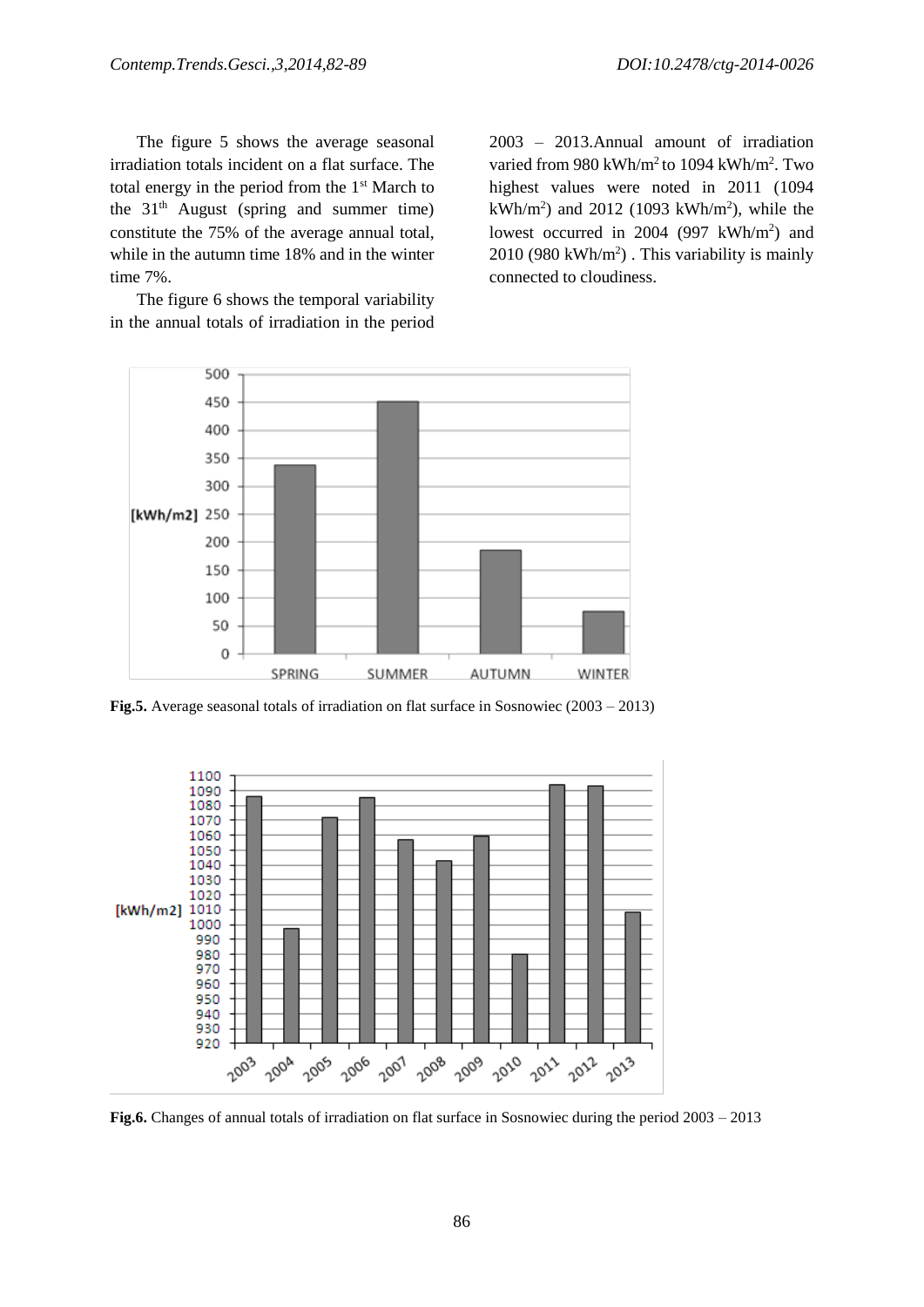### **Discussion**

The intensity of solar radiation is spatially and temporally variable. Both diurnal and annual courses of these characteristics show cyclicity. Daily variability in the solar energy quantity supplied to the ground is a result of Earth's rotation around its own axis, which causes day and night, while the seasonal variability is associated with circulating motion of the Earth around the Sun and the inclination of the globe axis to the orbital plane of the movement – such a system results in a year, depending on latitude, changing of Sun height above the horizon at noon (seasons) and the length of days and nights. The variability of the amount of energy delivered to the land surface is also connected with the height above sea level. The value of the solar radiation intensity is also dependent on the variability of solar activity occurring on its surface and in the atmosphere. In addition, there are periodic changes in insolation caused i.a. by climate phenomena, meteorological phenomena such as for example type and size of the aerosols content in the atmosphere and cloudiness.

Poland is located between the  $49 - 54.5^{\circ}$ N latitudes in a moderate climate zone under an influence of the continental and maritime climate. Polish climate conditions are characterized by a very high variation of the solar radiation intensity during the daily and annual cycle. Annually, the sum of the solar energy in Poland which reaches the earth's surface hesitate between 950 – 1250 kWh (Miara et al. 1987, Bogdańska and Podogrocki 2000), depending on the area of the country. Central and eastern part of the Poland, i.e. about 50% of the country area, receive more than 1000 kWh/m<sup>2</sup> /y; southern, western and northern part of the country receives about 1000 kWh/m<sup>2</sup> /y. The least yearly energy supply characterizes the region of Silesia, the field located at the junction of the Czech Republic, Germany and Poland as well as the region covering the northern coastal strip with the exception of the west coast – below 1000

 $kWh/m^2/y$ . In the winter time the solar radiation intensity has very low value and the daylight time is very short – in the summer time the situation is reversed. The time of 'solar energy demand' and 'solar energy supply' are quite opposite. About 80% of the total annual insolation falls in six – month period, spring – summer, from early April to late September. Daylight hours vary from several hours in December to over a dozen in June. In June, the daylight hours constitute the 71.5% of the monthly hours in the north of country, 69% in the center of Poland and 67% in the south. In December, the situation changes and the daylight hours constitute only the 29.5% of the monthly hours in the north of country, 31.7% in the center of Poland and 34.7% in the south. Poland daylight time accounts for 51% of the 8767 hours in a year (Zimny 2010, Chwieduk 1997, 2010).

### **Conclusions**

As mentioned above, the regularities observed in Sosnowiec city are consistent with generally accepted and confirm the fact of solar radiation variability at the time. The examples presented in the article clearly show the daily and seasonal cyclic variations, which are related to various factors, including the climatological, meteorological, geographical and astrophysical.

There is a clear variation in the daily course of hourly values of solar radiation intensity with the peak in the afternoon hours and the lack of solar radiation in the late evening hours and night. During the year, uneven solar radiation intensity over the analyzed area is observed. Mean daily values of solar radiation intensity of multi – year during the year, varies over a wide range of  $0.6 \text{ kWh/m}^2$  (December) – 5.2 kWh/m<sup>2</sup> (June). Solar activity time varies from on average of 10 hours in January, November and December to 17 hours in May, June and July. In the annual course of mean daily values, in the months of May, June and July visible is the maximum amount of sunshine hours and it is 18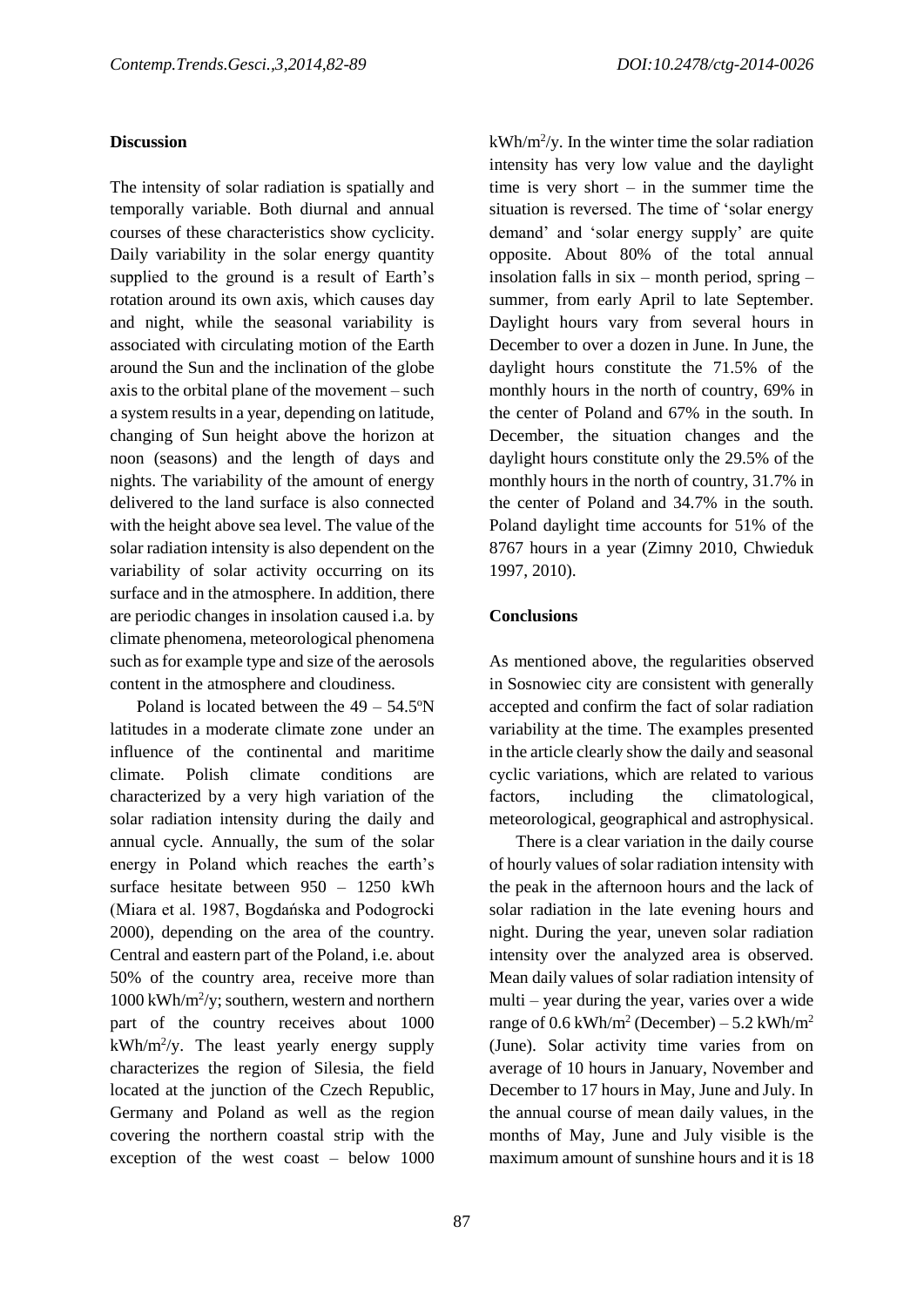hours, the minimum is seen in January and December and is 8 hours. Daylight interval for the analyzed area is 56% of 8767 hours a year – it is 5 percentage points more than the daylight interval for the Poland area, which is about 439 hours more. During the multi – year period, solar activity hours in the month of July include 10.80% of the solar hours in a year, and solar activity hours in the month of December include 6.06%. On average, the largest amount of energy in a multi – year period reached the analyzed area in the month of July: 157 kWh/m<sup>2</sup>  $(15\% \text{ of the annual average of multi - year})$ period), while on average, the smallest amount of energy reached the month of December: 18  $kWh/m^2$  (less than 2% of the annual average of multi – year period). For the period spring – summer, from  $1<sup>st</sup>$  March to  $31<sup>th</sup>$  August, falls 75% of the average annual total energy. Therefore, visible is a clear seasonal variability in the amount of energy – the peak values of available solar radiation and the heat demand are in opposite time. The average annual values of solar radiation intensity recorded for each year in the analyzed period show diversity – ranging between 980 kWh/m<sup>2</sup> (2010) – 1094 kWh/m<sup>2</sup> (2011 and 2012). Obtained as a result of the conducted analyzes average value of irradiation for Sosnowiec of multi – year period 2003 – 2013 is 1052 kWh/m<sup>2</sup> . Performed analyzes allow to conclude that the conditions of solar conditions in Sosnowiec are nowadays not the worst, but there are not also the very favorable in terms of energy use of the sun.

## **References**

- Bogdańska B., Podogrocki J. (2000) Zmienność całkowitego promieniowania słonecznego na obszarze Polski w okresie 1961 – 1995, Instytut Meteorologii i Gospodarki Wodnej, Warszawa (in Polish).
- Chojnacki J. (2009) Energetyka słoneczna. Ogniwa fotowoltaiczne i kolektory słoneczne, [w:] Jeleń K. (red.), Cała M.: Zarys stanu i perspektyw energetyki

polskiej: studium AGH, Wydawnictwo AGH, Kraków (in Polish).

- Chwieduk D. (1997) Utilisation of solar energy, Opto – Electronics Review, 5 no. 2 (in English).
- Chwieduk D. (2010) Solar energy use for thermal application In Poland, Polish Journal of Environmental Studies Vol. 19 No. 3, 473 – 477 (in English).
- Kondracki J. (2002) Geografia regionalna Polski, Wydawnictwo Naukowe PWN, Warszawa (in Polish).
- Kossowska Cezak U. (2000) Meteorologia i klimatologia: pomiary, obserwacje, opracowania, Wydawnictwo Naukowe PWN, Warszawa (in Polish).
- Miara K., Paszyński J., Grzybowski J. (1987) Zróżnicowanie przestrzenne bilansu promieniowania na obszarze Polski, Przegląd Geograficzny Vol. 59 No. 4, 487 – 509 (in Polish).
- Myers D.R. (2005) Solar radiation modeling and measurements for renewable energy applications: data and model quality, Energy 30, 1517 – 1531 (in English).
- Niedźwiedź T. (ed.) (2003) Słownik meteorologiczny, Polskie Towarzystwo Geofizyczne, Instytut Meteorologii i Gospodarki Wodnej, Warszawa (in Polish).
- Paszyński J., Miara K., Skoczek J. (1999) Wymiana energii między atmosferą a podłożem jako podstawa kartowania topoklimatycznego, Dokumentacja Geograficzna 14, PAN, Warszawa, 1 – 169 (in Polish).
- PIG (2009) Program Ochrony Środowiska dla Miasta Sosnowca na lata 2009 – 2018, Państwowy Instytut Geologiczny, Sosnowiec (in Polish).
- Podstawczyńska A. (2007) Cechy solarne klimatu Łodzi, Folia Geographica Physica 7, Wydawnictwo Uniwersytetu Łódzkiego, Łódź, 1 – 223 (in Polish).
- Solar radiation data (2013) meteorological station, Department of Earth Sciences, University of Silesia, Sosnowiec.